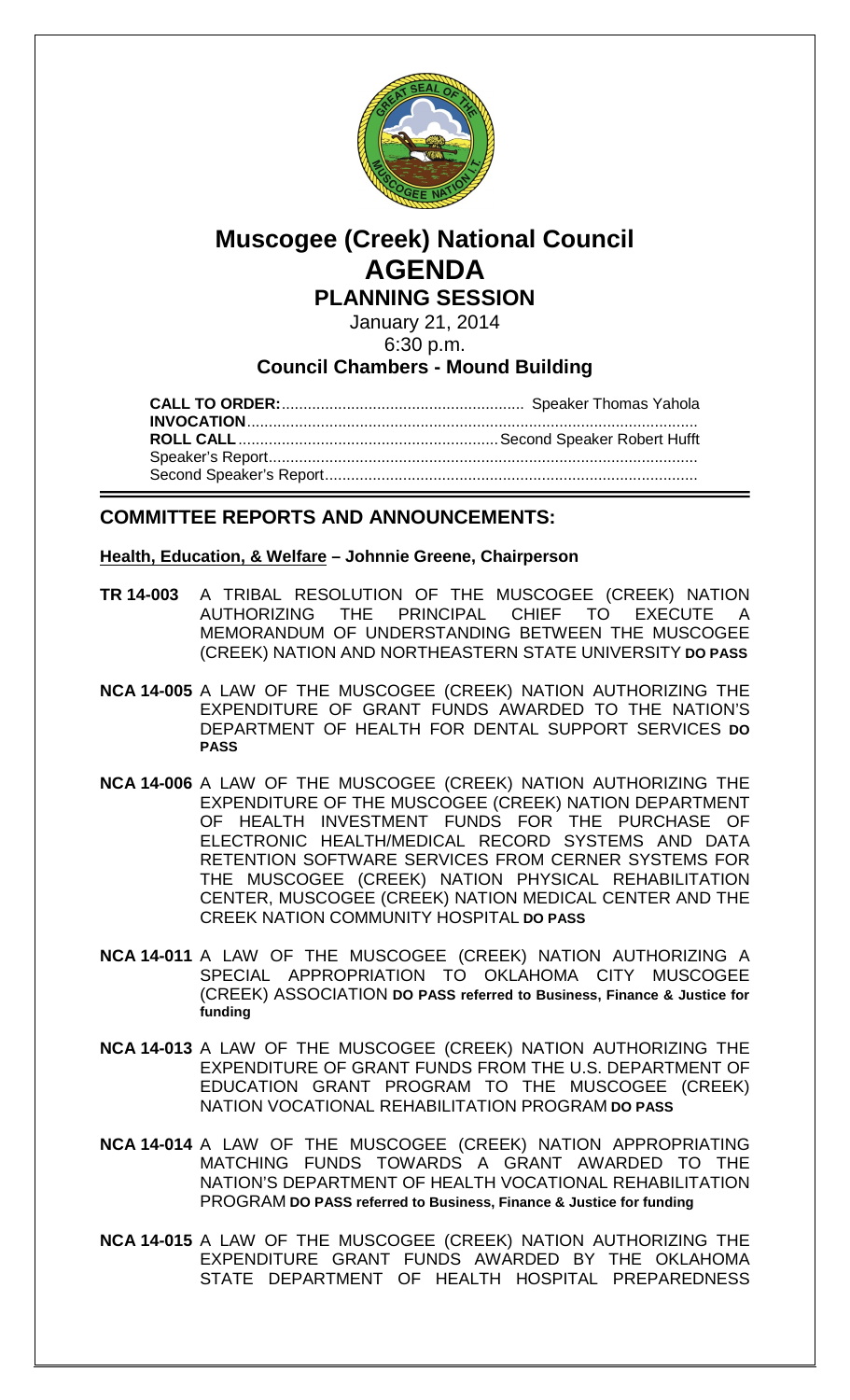Planning Session January 21, 2014 Page 2

> PROGRAM FUNDS TO THE MUSCOGEE (CREEK) NATION DEPARTMENT OF HEALTH FOR THE CREEK NATION COMMUNITY HOSPITAL, THE MUSCOGEE (CREEK) NATION MEDICAL CENTER, THE MUSCOGEE (CREEK) NATION PHYSICAL REHABILITATION CENTER, THE MUSCOGEE (CREEK) NATION EMERGENCY MEDICAL SERVICES AND THE MUSCOGEE (CREEK) NATION SKILLED NURSING FACILITY **DO PASS**

- **NCA 14-016** A LAW OF THE MUSCOGEE (CREEK) NATION AUTHORIZING THE EXPENDITURE OF FUTURE PROCEED FUNDS GENERATED BY THE MUSCOGEE (CREEK) NATION MEDICAL CENTER FOR THE PURPOSE OF FUNDING THE OPERATION OF THE MUSCOGEE (CREEK) NATION MEDICAL CENTER **DO PASS**
	- a) Items for Consideration
	- b) Scheduled Committee Dates
	- c) Other Announcements

#### **Land, Natural Resources & Cultural Preservation – David Nichols, Chairman**

- **TR 14-001** A TRIBAL RESOLUTION OF THE MUSCOGEE (CREEK) NATION AUTHORIZING THE PRINCIPAL CHIEF TO EXECUTE A U.S. DEPARTMENT OF THE INTERIOR BUREAU OF INDIAN AFFAIRS APPLICATION FOR A BUSINESS LEASE ON RESTRICTED PROPERTY REGARDING THE OKMULGEE INDIAN SENIOR CITIZENS OPERATING THE GIFT SHOP WITHIN THE MUSCOGEE (CREEK) NATION TRIBAL COMPLEX **DO PASS**
- **TR 14-005** A TRIBAL RESOLUTION OF THE MUSCOGEE (CREEK) NATION AUTHORIZING THE PRINCIPAL CHIEF TO EXECUTE A CONTRACT BETWEEN OWNER AND CONTRACTOR WITH A&A ASPHALT, INC., FOR THE COMPLETION OF THE TULSA COMMUNITY WALKING TRAIL PROJECT **DO PASS**
- **NCA 14-012** A LAW OF THE MUSCOGEE (CREEK) NATION AUTHORIZING A SPECIAL APPROPRIATION TO MIDDLE CREEK #2 BAPTIST CHURCH **DO PASS referred to Business, Finance & Justice for funding**
- **NCA 14-017** A LAW OF THE MUSCOGEE (CREEK) NATION AUTHORIZING A SUPPLEMENTAL APPROPRIATION TO THE MUSEUM AND CULTURAL CENTER DEPARTMENT'S FY 2014 BUDGET FOR THE MUSCOGEE (CREEK) NATION TO PARTICIPATE IN THE (CREEK) NATION TO PARTICIPATE IN THE HORSESHOE BEND BICENTENNIAL COMMEMORATION IN DAVISTON, ALABAMA **DO PASS referred to Business, Finance & Justice for funding**
- **NCA 14-018** A LAW OF THE MUSCOGEE (CREEK) NATION AUTHORIZING A DONATION TO THE FAMILY OF PHILLIP DEERE FOR THE CONSTRUCTION OF A ROUND HOUSE **DO PASS referred to Business, Finance & Justice for funding**
- **NCA 14-019** A LAW OF THE MUSCOGEE (CREEK) NATION AUTHORIZING A DONATION TO THE TOWN OF CLEARVIEW **DO PASS referred to Business, Finance & Justice for funding**
- **NCA 14-020** A LAW OF THE MUSCOGEE (CREEK) NATION AUTHORIZING A SPECIAL APPROPRIATION TO PUCHASE TRACTORS AND RELATED EQUIPMENT FOR THIRTEEN (13) MUSCOGEE (CREEK) CEREMONIAL GROUNDS **DO PASS referred to Business, Finance & Justice for funding**